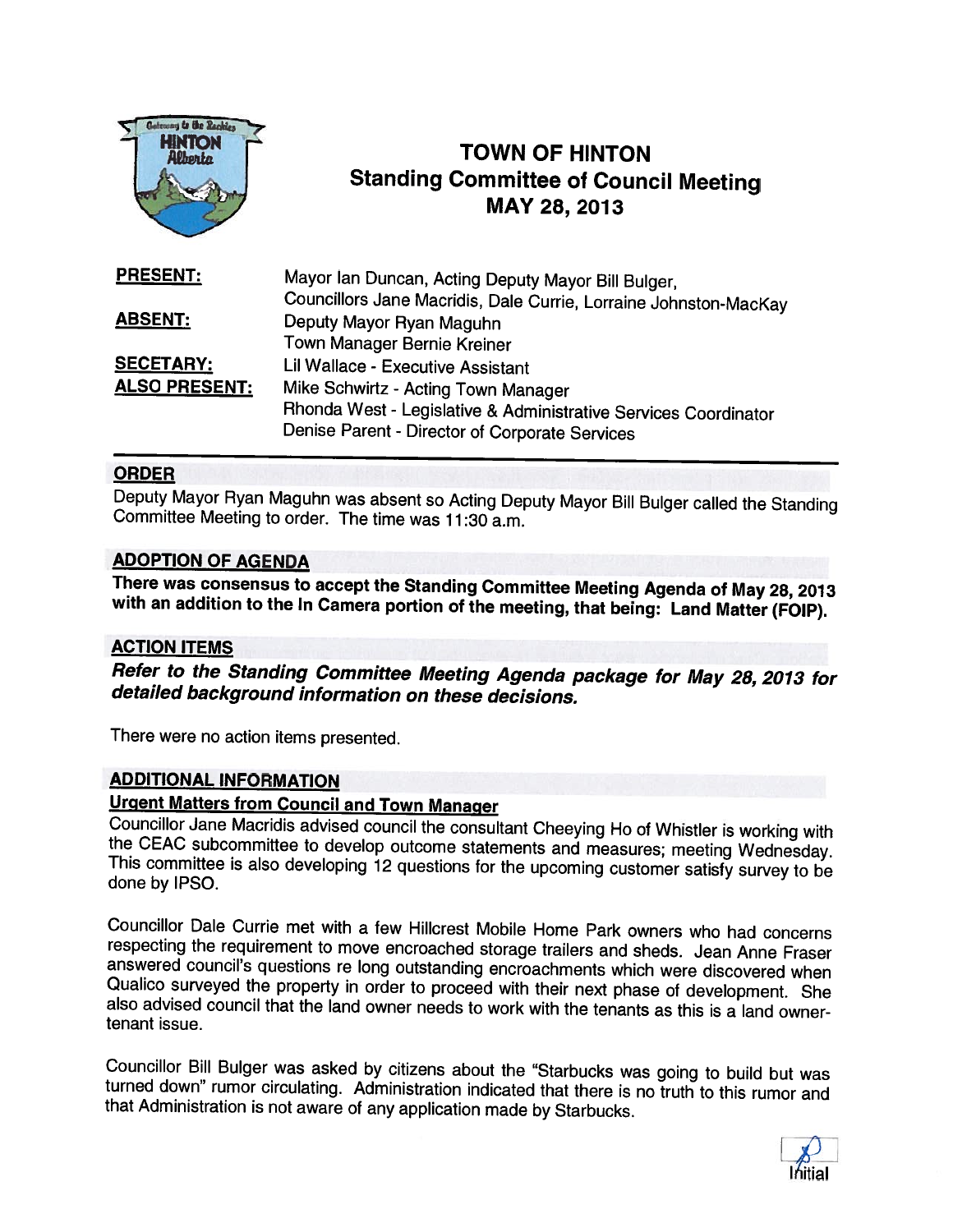Acting Town Manager Mike Schwirtz gave council <sup>a</sup> reminder of the call out for AUMA resolutions; deadline to provide AUMA with propose<sup>d</sup> resolutions is June 30, 2013. If council has any resolutions, <sup>p</sup>lease spea<sup>k</sup> to Bernie Kreiner when he returns from vacation.

He then gave an update on Creative Campus — all operations have ceased while the organization's board works through <sup>a</sup> sustainability exercise. In the meantime the Firebay at the Guild can be rented through Denise Boutin. The community calendar is not getting updated at this point in time but Administration is looking at whether the town could <sup>p</sup>lay <sup>a</sup> roll to keep the calendar running. Councillor Lorraine Johnston-Mackay asked how the Town could ge<sup>t</sup> the word out about how to add events to the community calendar and who will be managing it. Administration will look into this and repor<sup>t</sup> back.

Jean Anne Fraser, Director of Planning & Technical Services, advised council that Wendy<br>Legasr is the Project Manager for the construction of Switzer Drive, Phase 4. This project Lesser is the Project Manager for the construction of Switzer Drive, Phase 4. (Phase 4) went to tender and was to close May 10, <sup>2013</sup> and <sup>a</sup> pre-tender construction meeting was held with interested parties. Because of that pre-tender construction meeting several learnings occurred re cost efficiencies and function in staging construction. This resulted in <sup>a</sup> re tendering with <sup>a</sup> new closing of June 7, 2013. The strategy this year will be to construct on the north side and install new sanitary sewer and new <sup>2</sup> lanes. Next year the south side will be closed while work is being done. This results in Switzer Drive being open at all times. By approaching construction this way, there are savings incurred. Very goo<sup>d</sup> interest has been shown by contractors to tender on this project.

Ms. Fraser also advised her group is working on the preliminary design on the East Hardisty lift station. Cost efficiencies were found in re-evaluation of design of sanitary system.

Councillor Currie mentioned that residents on the lower par<sup>t</sup> of Bliss Avenue are asking about their sewer connections since work has been done on another par<sup>t</sup> of Bliss. Administration advised that residents can <sup>p</sup>hone public works and have <sup>a</sup> discussion with administration respecting their own property.

#### Executive Assistant Logistics Information

No Upcoming events logistics were discussed.

#### IN CAMERA (if necessary)

## J. MACRIDIS -That Standing Committee move in camera. Carried

The time was 11:54 p.m. At 12:46 pm the Deputy Mayor called <sup>a</sup> short recess and the meeting then resumed at 12:53 pm.

At 2:10 pm Acting Deputy Mayor Bill Bulger had to leave the meeting due to another appointment. Second Acting Deputy Mayor Jane Macridis then took the chair.

## D. CURRIE - That Standing Committee revert to regular session.<br>Carried

The time was 2:17 p.m.

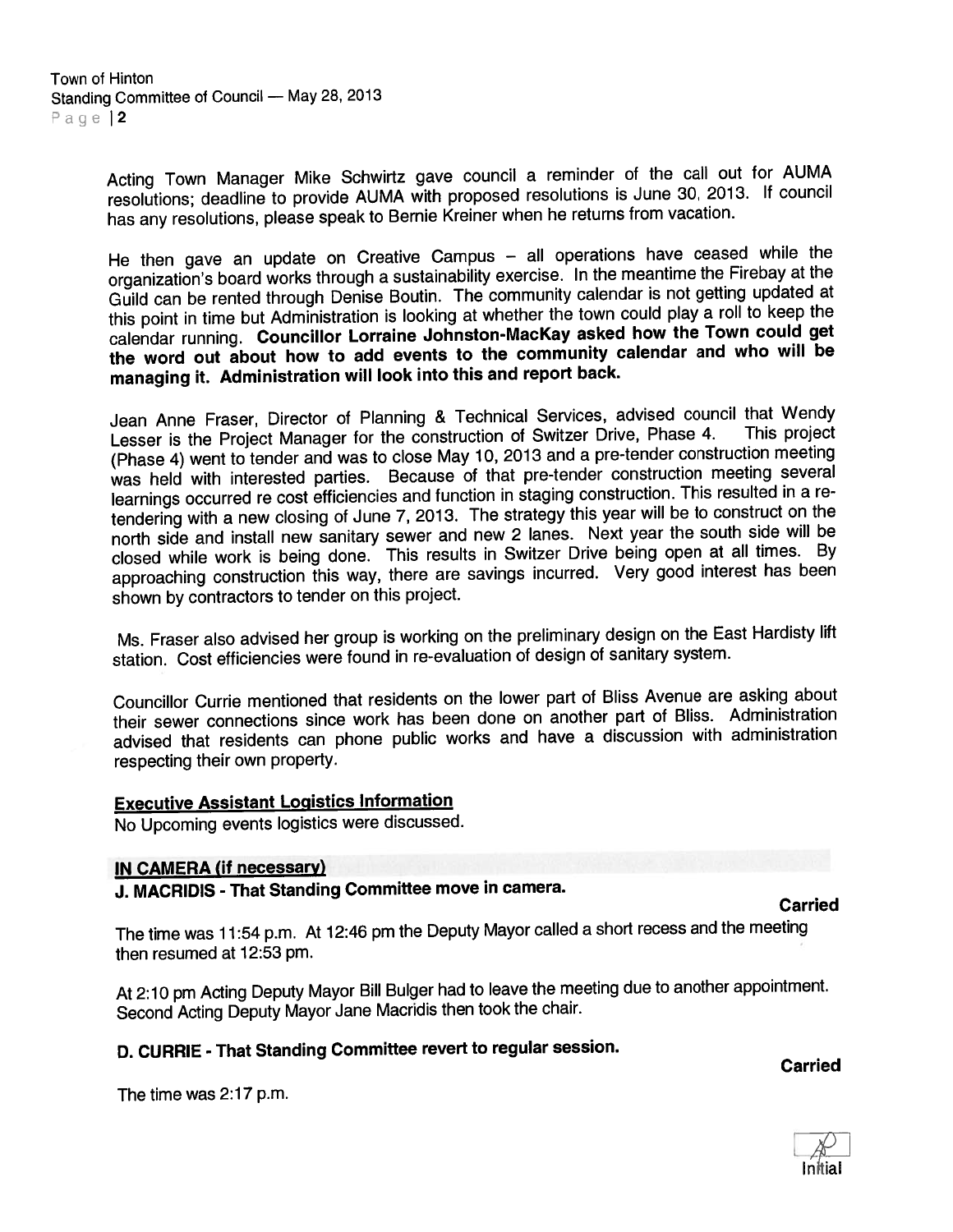### **ADJOURNMENT** L. JOHNSTON-MACKAY- That Standing Committee Meeting of Council adjourn.

The time was 2:18 p.m.

Carried

Acting Deputy Mayor

Director of Corporate Services